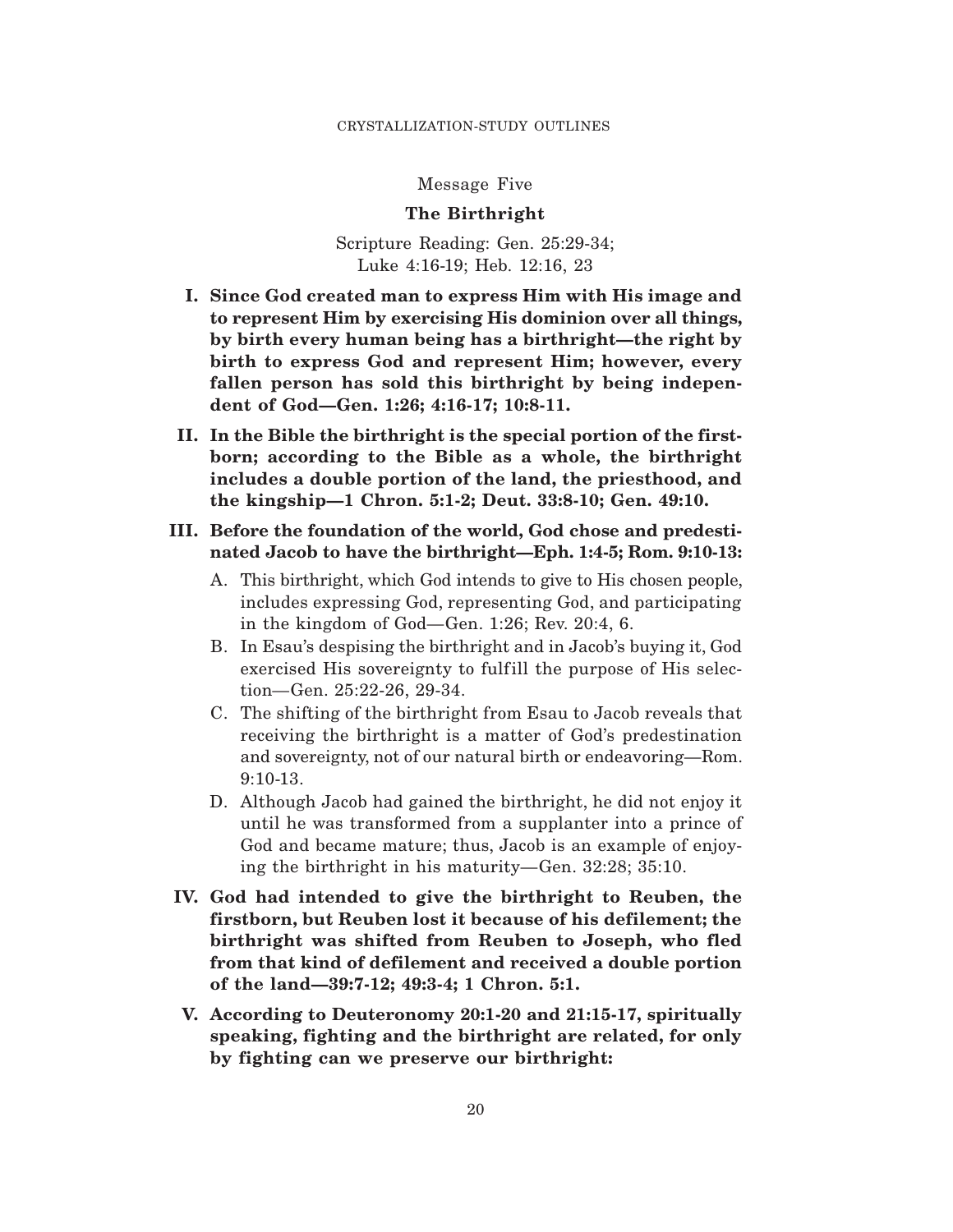#### GENESIS (3)

#### Message Five (continuation)

- A. Since we preserve our birthright by fighting, if we do not fight, we will lose our birthright, even as Esau lost his birthright— Heb. 12:16-17.
- B. As we are fighting for our birthright, we must learn to trust in the Lord, not in ourselves, and realize that we are fighting for what He has given us—Josh. 1:2-9.
- C. It is our duty to fight, but we can fulfill this duty only by faith in the Lord, believing that He has ordained us to fight and that He will fight for us— $23:3$ , 10; Eph. 6:10-11.
- **VI. The book of Ruth shows us how Boaz (a type of Christ) redeemed both Ruth (a type of the church in redemption) and her birthright—1:16-18; 2:1; 3:2, 9-11; 4:1-17:**
	- A. The birthright includes the right and position to enjoy Christ with the privileges to be a priest to bring man to God and to be a king to bring God to man—Eph. 3:8; 1 Pet. 2:5, 9; Rev. 5:10.
	- B. Boaz treasured the God-given birthright and was concerned not only for his own birthright but also for that of others; he paid the price to redeem his kinsman's inheritance and married his kinsman's widow—Ruth 4:1-17.
	- C. It was due to Boaz's compassion on the poor and weak Ruth and his redemption of her birthright that David, the king who established the kingdom, was brought in—v. 17.

# **VII. In Matthew 21:28-31 we see the shifting of the birthright from Israel to the church:**

- A. In Luke 15:1-2 and 11-32 the Lord likened the leaders of Judaism to the firstborn son and likened the tax collectors and sinners to the second son, but in Matthew 21:28-31 the Lord likened them in the opposite order.
- B. This indicates that the Jews were the firstborn of God (Exo. 4:22) and had the birthright; however, because of their unbelief the birthright was shifted to the church, which has become God's firstborn (Heb. 12:23).

# **VIII. For the believers in Christ, the lost birthright has been recovered in the New Testament jubilee—Luke 4:16-19:**

A. The jubilee is "the acceptable year of the Lord," the fulfillment of the jubilee in Leviticus 25.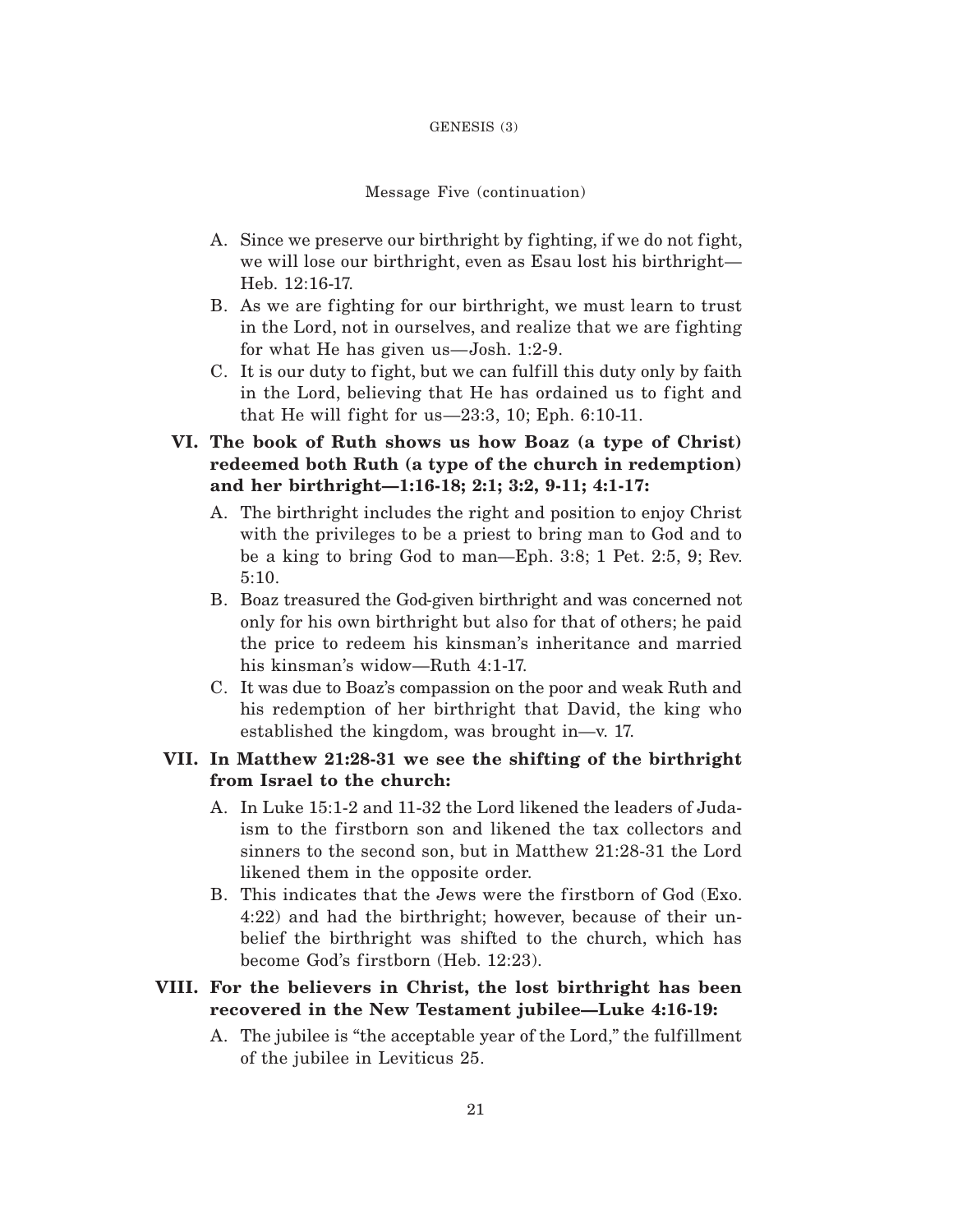#### CRYSTALLIZATION-STUDY OUTLINES

Message Five (continuation)

- B. In our fallen life we lost everything, including our birthright and status, and we became slaves in captivity; we lost the right to enjoy our portion of Christ as the good land—Deut. 8:7-9; Col. 1:12.
- C. The proclamation of the jubilee, the real and whole gospel, is a proclamation of release from slavery and of the recovery of our spiritual birthright; our lost birthright has been redeemed, recovered, and restored—Luke 4:16-19.
- D. We need to spread the jubilee—the gospel of the New Testament, the proclamation of the release of the captives and of the recovery of the lost birthright—9:1-6; 24:47; Acts 26:18:
	- 1. As revealed in the Gospel of Luke, the mingling of the divine nature with its attributes and the human nature with its virtues to produce the highest standard of morality is for the New Testament jubilee—1:35.
	- 2. In this jubilee we are freed from all bondage—the bondage of sin, Satan, the world, and the self—and we are freed into the full enjoyment of our lost birthright, the right to enjoy the Triune God in Christ—2 Cor. 13:14; Eph. 3:16-17.

# **IX. Hebrews 12:16 warns the believers not to be like "Esau, who for one meal gave up his own birthright":**

- A. Esau's birthright as the firstborn son of Isaac was the double portion of the land, the priesthood, and the kingship.
- B. Because of Esau's profaneness in giving up his birthright, the double portion of the land was given to Joseph (1 Chron. 5:1-2), the priesthood was passed to Levi (Deut. 33:8-11), and the kingship was assigned to Judah (Gen. 49:10; 1 Chron. 5:2).
- C. Hebrews 12:23 speaks of "the church of the firstborn":
	- 1. We Christians, born of God, are the firstfruits of His creatures that He has reaped in His creation—James 1:18.
	- 2. In this sense, we are the firstborn sons of God; hence, the church, composed of us, is called the church of the firstborn—Heb. 12:23.
	- 3. As the firstborn sons of God, we have the birthright; this includes the inheritance of the earth (2:5-6), the priesthood (Rev. 20:6), and the kingship (v. 4), which will be the main blessings in the coming kingdom and which the profane,